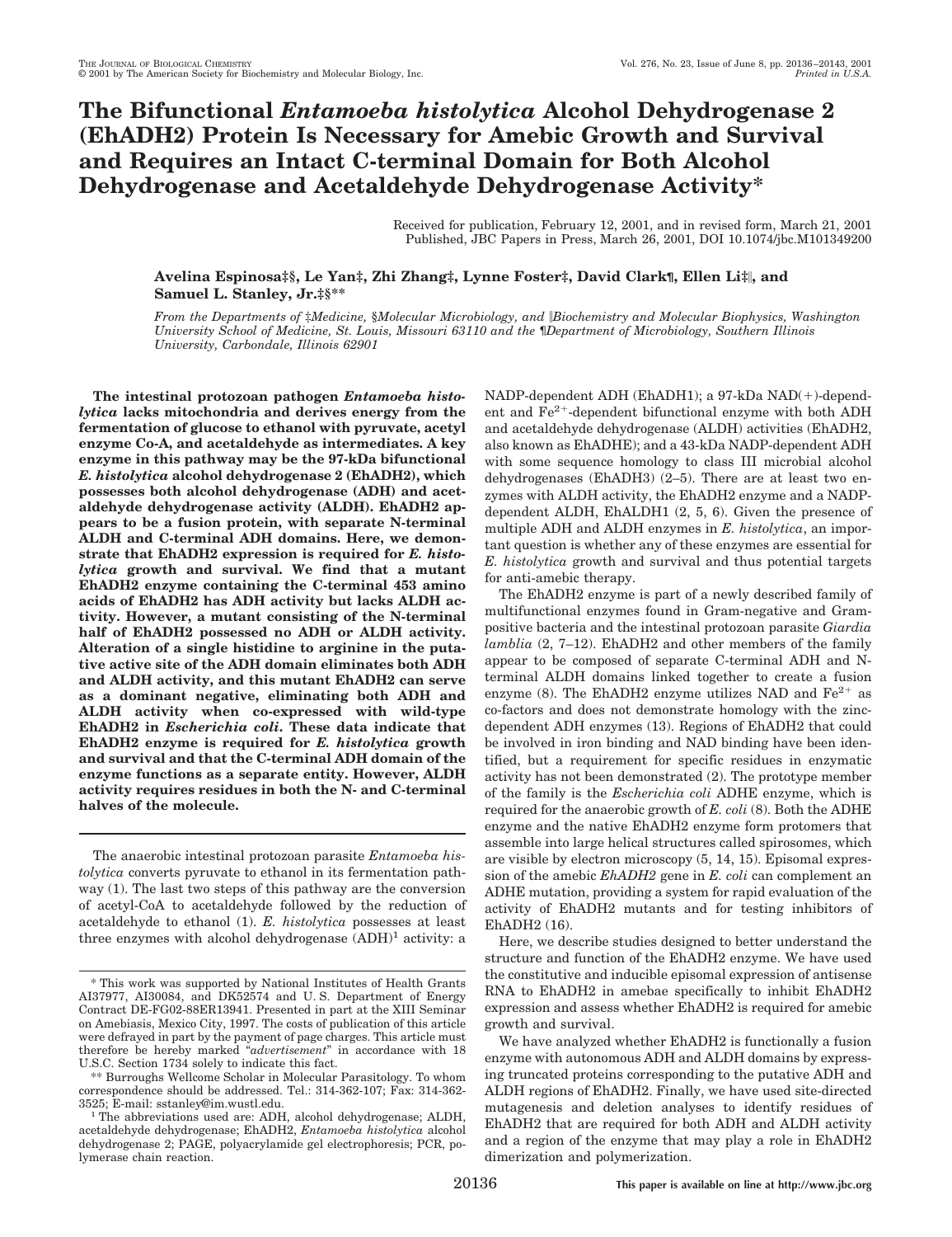## MATERIALS AND METHODS

*Escherichia coli Strains—*Strains DH5a, BL21 (DE3), and SHH31  $(\Delta a d h E \text{ f} a dR \text{ met } tyrT)$  were used for expression of recombinant proteins (16). Cultures were grown in LB broth medium with agitation at 37 °C, and 1.5% Bacto agar (Difco, Sparks, MD) was added for solid media. For anaerobic growth, the transformed strains were grown on solid (1.5% Bacto agar, Difco) or liquid M9 media in anaerobic jars (BBL GasPak™ system, Becton Dickinson, Sparks, MD) with anaerobic system envelopes (BBL GasPak Plus) (16). Indicator strips were used to confirm anaerobic conditions.

*EhADH2 Antisense Constructs—*To construct the antisense insert for EhADH2, a PCR product was generated from nucleotides  $-50$  to  $+1312$ of the *EhADH2* gene in the antisense orientation using oligonucleotide primers 5'-AATTGCGGCCGCCTAACCCGTTTTTGGATCAG (forward primer) and 5'-ATAGATCTCCTCCATATGATCCACATCCAAG incorporating *Not*I and *Bgl*II restriction sites, respectively. This fragment was then inserted into plasmid pSA8 (17) replacing the antisense *ehcp5* insert to create pZZ1.  $1 \times 10^7$  *E. histolytica* HM1:1MSS trophozoites in log phase growth were transfected with 100 ng of plasmid pZZ1, pSA8 (antisense construct against *E. histolytica* cysteine proteinase 5), or the parent pNeo-Act plasmid without an insert (17). Selection was performed by adding  $10 \mu\text{g/ml G}418$  to TYI-S33 media beginning  $48$  h after transfection and gradually increasing G418 concentration to 50  $\mu$ g/ml over 2 weeks' time.

The EhADH2 antisense RNA under an inducible expression system was generated by PCR from  $-50$  to  $+1312$  of the EhADH2 sequence as template and synthetic oligonucleotide primers 5'-GAGGATCCTAAC-CCGTTTTTGGATCAG (forward primer) and 5'-GAGGTACCTCCATA-TGATCCACATCCAAG incorporating *Bam*HI and *Kpn*I restriction sites, respectively. The PCR product was ligated into pEhHYG-tetR-O-CAT (graciously provided by Egbert Tannich, Bernhard Nocht Institute, Hamburg, Germany) (18) using the *Kpn*I and *Bam*HI restriction sites to obtain plasmid pEhHYG-tetR-O-EhADH2 (Fig. 2).  $1 \times 10^7$  *E*. *histolytica* trophozoites were transfected with 100 ng of plasmid pEh-HYG-tetR-O-EhADH2 or pEhHYG-tetR-O-CAT as described previously (18). Hygromycin selection (10  $\mu$ g/ml) was initiated 48 h after transfection.

*Assays of EhADH2 Expression and E. histolytica Growth—*To assay *E. histolytica* trophozoite growth during expression of the antisense RNA to EhADH2, starting cultures of  $5 \times 10^3$  trophozoite transfected with pZZ1, pSA8, or pNeo-Act were grown under 50  $\mu$ g/ml G418 selection and counted at 48 and 72 h. Results were averaged from three replicate tubes and three separate experiments. For studies of the inducible expression of the EhADH2 antisense RNA, separate cultures of  $5 \times 10^3$  *E. histolytica* pEhHYG-tetR-O-EhADH2 (anti-EhADH2) or pEhHYG-tetR-O-CAT (p-CAT) transfected trophozoites were grown for 48 h and treated with  $1 \mu g/ml$  tetracycline. After tetracycline induction, cultures were grown for 48 h. *E. histolytica* trophozoites were harvested by chilling culture tubes on ice for 10 min and centrifuging them at  $430 \times g$  for 5 min. The resulting pellets were resuspended in 1 ml of BYI-S-33 medium and the trophozoites counted with a hemocytometer. EhADH2 expression in *E. histolytica* trophozoites transfected with pZZ, pSA8, pNeo-Act, pEhHYG-tetR-O-EhADH2, or pEhHYG-tetR-O-CAT was assessed by immunoblotting using a 1:10000 dilution of rabbit antiserum raised to a recombinant 6His-EhADH2 fusion protein on SDS-PAGE-separated lysates obtained from  $1 \times 10^6$  trophozoites (16). Scanning densitometry of autoradiographs was performed using a DuoScan scanner from Agfa (Ridgeway Park, NJ).

*Assessment of ADH and ALDH Activity in E. histolytica Transfected with EhADH2 Antisense Constructs*—Approximately  $1 \times 10^8$  ameba trophozoites from each of the transfectants described above (pZZ, pEh-HYG-tetR-O-EhADH2, pSA8, and pEhHYG-tetR-O-CAT), grown under conditions to maximize antisense RNA expression, were harvested by chilling on ice for 10 min and centrifuged at  $430 \times g$  at 4 °C for 5 min. The pellet was resuspended in 800  $\mu$ l of lysis buffer B (20 mM Tris-HCl, pH 6.5, 2  $\mu$ M leupeptin, 5 mM *N*-ethylmaleimide, 2 mM phenylmethylsulfonyl fluoride, 2 mM benzamidine, and 5 mM E-64), freeze-thawed five times in ethanol/CO<sub>2</sub>, and centrifuged at  $150,000 \times g$  at 4 °C for 40 min. The supernatant was kept on ice and the activity assays performed immediately. Protein concentrations were calculated using the Bradford method. ADH activity of the amebic lysates (or bacterial lysates from subsequent experiments) was determined by measuring the decrease in absorbance at 340 nm following the oxidation of NADH to NAD. The standard assay was performed in the presence of 6 mm dithiothreitol, 5 mm  ${\rm MgSO_4}$ , 0.1 mm Fe $({\rm NH_4})_2({\rm SO}_4)_2,$  0.2 mm NADH, 0.5 mM acetaldehyde, and 0.1 Tris-HCl buffer, pH 6.5 (16). The ALDH activity was performed in the same buffer, replacing the acetaldehyde with 0.2 mM acetyl-CoA. One unit of enzyme activity was defined as that which consumes 1  $\mu$ mol of NADH or NAD<sup>+</sup>/min. Values are expressed as the means of at least three independent experiments. For the determination of  $K_m$  values for the EhADH2 and EhADH2-(417–870) proteins,  $5 \mu g$  of purified recombinant protein was used in each assay. *Km* determinations for alcohol substrates with EhADH2 and EhADH2- (417–870) were made with the spectrophotometric assay in the reverse reaction, using 1 mM NAD<sup>+</sup> rather than NADH as previously described (16).  $\mathcal{K}_m$  values were calculated using Lineweaver-Burk plots.

*Construction of the pEhADH2-(1–532) and pEhADH2-(417–870) Expression Vectors—*The T7 promoter-based vector pET23a (Novagen, Madison, WI) was used for *E. coli* expression of recombinant proteins comprising the N-terminal domain (EhADH2-(1–532)) and the C-terminal domain (EhADH2-(417–870)) of EhADH2 (Fig. 1). Nucleotides encoding EhADH2-(1–532) were obtained by PCR from the pET3a/ EhADH2 construct (16). The sequences flanking the nucleotides encoding EhADH2-(1–532) were modified by the incorporation of a stop codon and a *Bam*HI site at position 1598 of the EhADH2 DNA sequence. The fragment containing EhADH2-(1–532) was then ligated into a *Nde*I- and *Bam*HI-digested pet23a vector to generate plasmid pEhADH2-(1–532). Nucleotides encoding EhADH2-(417–870) were also obtained by PCR from the pET3a/EhADH2 construct. The sequences flanking regions encoding EhADH2-(417–870) were modified by the incorporation of a *Bam*HI site next to the termination codon TAA at position 2612 at the 3' end of EhADH2 and a *NheI* site with an initiating codon at position 1251 of the EhADH2 DNA sequence (2). The fragment containing EhADH2-(417–870) was then ligated into *Nhe*I- and *Bam*HI-digested pET23a vector creating plasmid pEhADH2-(417–870).

*Site-directed and Deletion Mutagenesis of EhADH2—*The recombinant pET3a/EhADH2 vector was used to generate site-directed and deletion mutants using the QuickChange<sup>TM</sup> site-directed mutagenesis kit (Stratagene, La Jolla, CA). In separate constructs, the histidines at position 88, 730, 734, or 744 of recombinant EhADH2 were replaced by arginine, and the histidine at position 754 was replaced by arginine or glutamine, generating mutants EhADH2(H88R), EhADH2(H730R), EhADH2(H734R), EhADH2(H744R), EhADH2(H754R), and EhADH2- (H754Q). All changes were confirmed by sequence analysis of each plasmid. These replacements are marked in Fig. 1. To generate a C-terminal deletion, the hydrophobic stretch of 17 amino acids at the end of EhADH2 was deleted using a modified PCR reaction (19).

*Expression of Truncated and Mutant Versions of EhADH2—*Plasmids carrying the N- and C-terminal domains of EhADH2 and plasmids carrying mutant EhADH2 were expressed separately in BL21 (DE3) by standard procedures. For each strain, a single colony was grown overnight in 1-liter cultures under aerobic conditions. Cells were collected by centrifugation at  $1,500 \times g$  for 30 min and resuspended in 20 mm Tris-HCl (pH 6.5). Samples were disrupted by sonication and sedimented by centrifugation at  $13,000 \times g$  for 30 min at 4 °C. The supernatant was filtered with a 0.22-micron pore unit, and protein concentration was determined by the Bradford assay (Bio-Rad). Each sample  $(5 \mu g)$  was analyzed by SDS-PAGE analysis to detect expression of the altered EhADH2 protein. Western blot analysis was performed using a 1:10,000 dilution of rabbit antiserum raised to a recombinant 6His-EhADH2 fusion protein as described previously (16). For functional studies, SHH31  $(\Delta a dhE)$  was transformed separately with plasmids carrying the altered version of EhADH2. Expression of the mutant proteins by SHH31  $(\Delta a d h E)$  under aerobic conditions was confirmed by SDS-PAGE and immunoblot analyses. Bacterial lysates from each transformed strain were tested for ADH and ALDH activities as described above. To test for the ability of a mutant EhADH2 protein to complement SHH31 for anaerobic growth, individual colonies from the transformed strain were grown in 14 ml of M9 liquid or on M9 agar for 24, 48, and 72 h under anaerobic conditions (16). Growth was measured spectrophotometrically by absorbance at 600 nm or by counting colonies on agar.

*Co-expression of EhADH2(H754R) and EhADH2 in SHH31—*The sequence encoding EhADH2(H754R) was inserted in plasmid pET29b, which contains a selectable marker for kanamycin resistance (Novagen). The pEhADH2 plasmid contains an ampicillin selection marker. Strain SHH31 ( $\Delta a d h E$ ) was co-transformed by electroporation with 2  $\mu$ g (each) of pEhADH2 (recombinant wild type) and pEhADH2(H754R). Isolated colonies were selected from clones grown in the presence of both kanamycin and ampicillin. Single colonies were grown overnight in 1 liter of LB broth medium under double antibiotic selection. Plasmids pEhADH2 (positive control), pEhADH2(H754R), pET3a, and pET29b (negative controls) were expressed separately. Bacterial lysates were obtained and tested for expression of recombinant EhADH2 proteins, anaerobic growth, and ADH/ALDH activities as described above.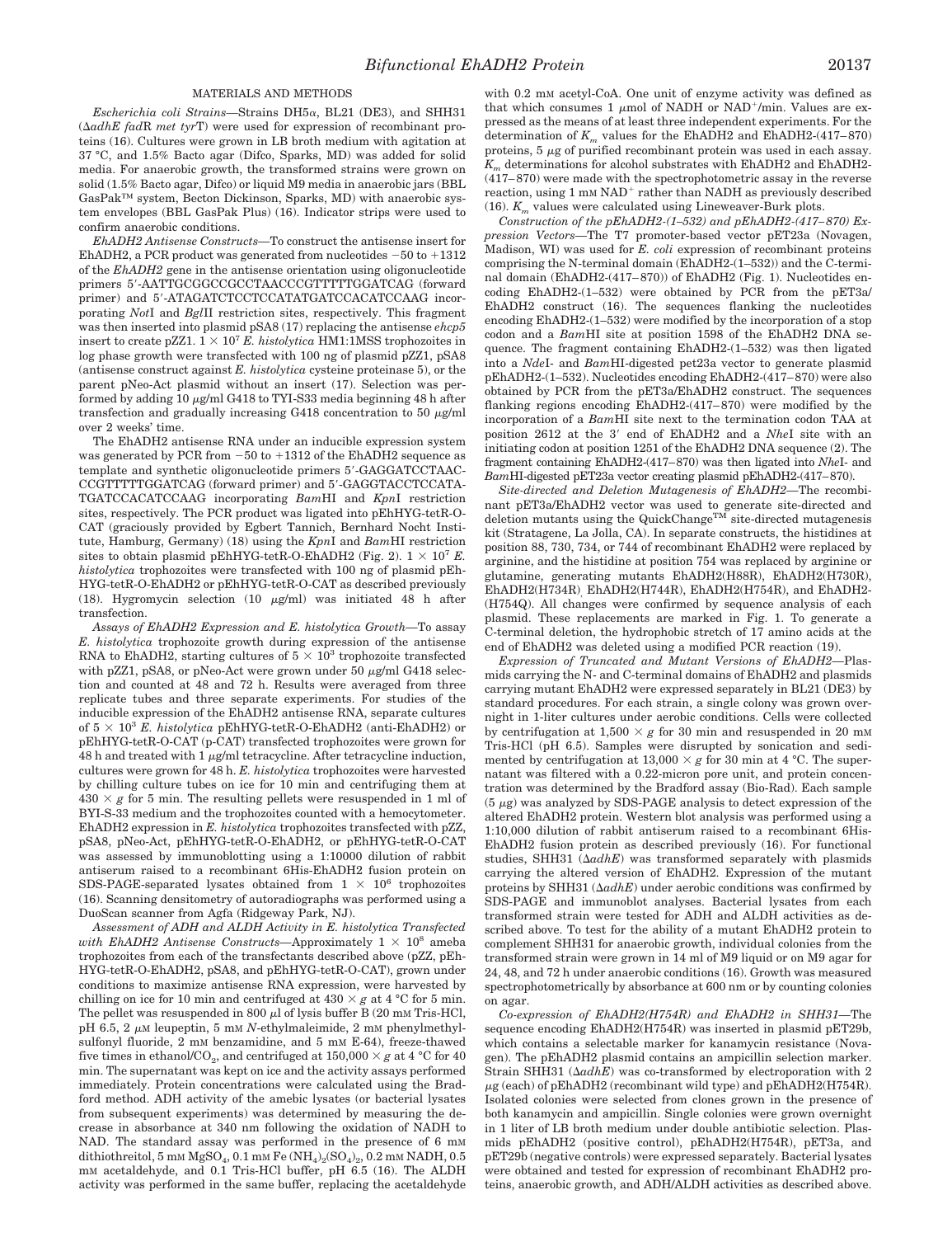FIG. 1. **Schematic diagram of EhADH2 and EhADH2 mutant proteins.** The locations of the putative ADH and ALDH domains, the NAD-binding motif, iron-binding domain, and hydrophobic tail are indicated. The histidines replaced by site-directed mutagenesis are also marked. The composition of the three main deletion mutants, EhADH2-(1–532), EhADH2-(417–870), and EhADH2-(1–853), is also shown.



Retention of pEhADH2 within SHH31 was shown by reselection of the doubly transfected SHH31 with ampicillin alone, followed by assessment of growth under anaerobic conditions.

*Sizing Exclusion Analysis—*Sepharose CL-6B (Sigma) was used to size engineered EhADH2 proteins. A single colony of each transformed strain was grown overnight under aerobic conditions. Bacterial cells were pelleted by centrifugation, resuspended in lysis buffer, disrupted by French press, and sedimented by centrifugation as described above. Filtered samples were separated over a Sepharose CL-6B column equilibrated with 20 mM Tris-HCl (pH 6.5). Fractions were collected and measured spectrophotometrically at 280 nm. Each protein was sized by comparison with molecular weight standards (Sigma). EhADH2 proteins in samples were identified by immunoblotting of SDS-PAGE separated fractions.

*Spirosome Detection by Electron Microscopy—*For studies of spirosome formation by EhADH2 and its altered derivatives, 100 ng of protein from cell lysates were absorbed to a 200-mesh nickel Formvarand carbon-coated grids, negatively stained with 0.05% uranyl acetate, and photographed using a Zeiss 902 electron microscope (15).

## RESULTS

*Episomal Expression of an Antisense RNA to the EhADH2 Gene Inhibits E. histolytica Growth—*To analyze the role of EhADH2 enzymatic activity in the growth and survival of *E. histolytica*, we transformed amebae with the plasmid pZZ1, constitutively expressing an antisense EhADH2 transcript. Amebic lysates derived from pZZ1-transfected trophozoites had 30% of the ADH activity of lysates derived from equivalent numbers of wild type HM1:IMSS trophozoites or trophozoites transformed with plasmid pSA8 (which contains an antisense transcript to the *E. histolytica* cysteine proteinase 5 gene) (Table I) (17). Using immunoblotting with antiserum raised against EhADH2, we found that EhADH2 was present in lower amounts (83% reduction by scanning densitometry of the autoradiograph bands) in SDS-PAGE-separated lysates from pZZ1-transfected *E. histolytica* compared with lysates from pSA8-transfected *E. histolytica* (Fig. 2). In contrast, expression of the serine-rich *E. histolytica* protein (SREHP) (measured by immunoblotting with anti-SREHP monoclonal antibody) did not differ between pZZ1 and wild type trophozoites (data not shown). To look at the effects of reduced EhADH2 synthesis, we measured the growth of pZZ1 transfected *E. histolytica* trophozoites by inoculating a culture tube with  $5 \times 10^3$  *E. histolytica* trophozoites and then counting viable trophozoites 48 and 72 h

TABLE I *Constitutive expression of an antisense RNA to EhADH2 significantly reduces NAD-dependent ADH and ALDH activities in E. histolytica trophozoites*

Lysates were obtained from  $10^6$  amebae transfected with either pSA8 (expressing an antisense RNA for *Ehcp5*) or pZZ1 (expressing the antisense RNA for *Ehadh2*). Results are expressed as the mean  $\pm$  standard error of the mean from three separate experiments.

| Plasmid | Antisense to                | <b>ADH</b><br>activity | <b>ALDH</b><br>activity |  |
|---------|-----------------------------|------------------------|-------------------------|--|
|         |                             | milliunits/mg          |                         |  |
| pSA8    | E. histolytica cysteine     | $185 \pm 15$           | $78 \pm 13$             |  |
|         | proteinase 5 gene $(Ehcp5)$ |                        |                         |  |
| pZZ1    | Ehadh2                      | $56 \pm 11$            | $23 \pm 9$              |  |
|         |                             |                        |                         |  |
|         |                             |                        |                         |  |
|         |                             |                        |                         |  |

FIG. 2. **Lysates from** *E. histolytica* **trophozoites transfected with pZZ1 (antisense RNA to** *Ehadh2***) contain a reduced** amount of EhADH2. SDS-PAGE-separated lysates from  $10^6$  *E. histolytica* HM1:IMSS trophozoites transfected with pZZ1 (*lane 1*) or wildtype HM1:IMSS (*lane 2*) were subjected to immunoblotting with anti-EhADH2 antiserum. The intensity of the bands at 97 kDa (EhADH2) is compared.

after inoculation. We used pSA8-transfected trophozoites as a control for both G418 selection and possible nonspecific effects of antisense expression on amebic growth. As shown in Fig. 3*A*, both sets of transgenic *E. histolytica* trophozoites under antibiotic selection with G418 have reduced growth compared with wild type trophozoites. However, amebic trophozoites transfected with the pZZ1 plasmid show significantly reduced growth compared with trophozoites transfected with pSA8.

We confirmed that the reduced growth seen in these trophozoites was caused by expression of the antisense EhADH2 RNA by inducing expression of the antisense RNA in log phase *E. histolytica* trophozoites. The pEhHYG-tetR-O-EhADH2 plasmid was used to transform *E. histolytica* HM1:IMSS trophozoites, while HM1:IMSS trophozoites transformed with the pEh-HYG-tetR-O-CAT construct served as controls. Transformants were selected for growth in 10  $\mu$ g/ml hygromycin, and both sets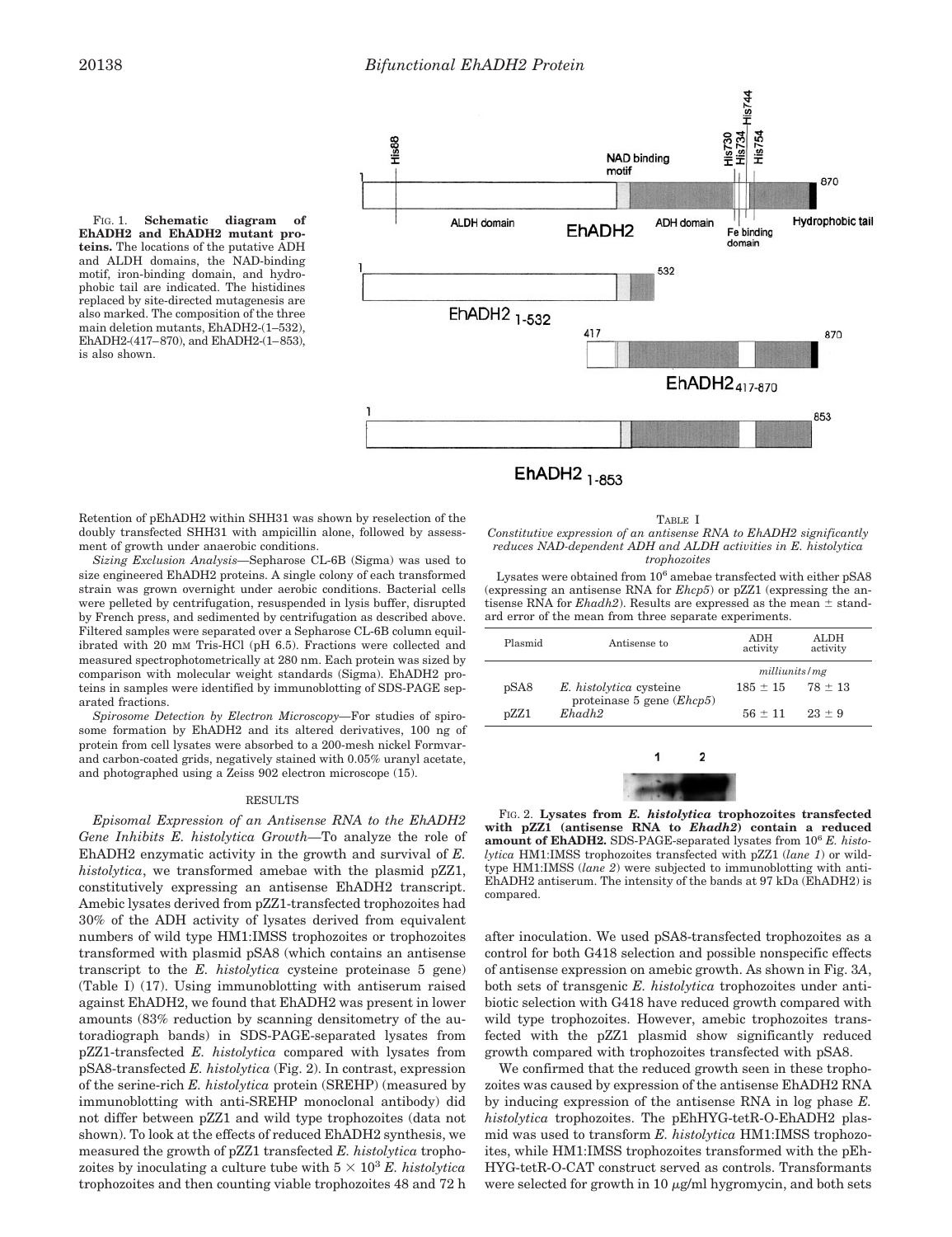

FIG. 3. **Antisense inhibition of EhADH2 synthesis reduces** *E. histolytica* growth. *Panel A*, separate starting cultures of  $5 \times 10^3$ trophozoites carrying either pSA8 or pZZ1 or the control plasmid pNeo-Act were grown under G418 selection and counted at 48 and 72 h  $(n =$ 6 for each group). There was a statistically significant  $(p < 0.001)$ difference in the number of pZZ1-transfected trophozoites at 72 h. *Panel B*, 48-h cultures of *E. histolytica* trophozoites carrying pEhHYG-tetR-O-CAT or pEhHYG-tetR-O-EhADH2 were treated with tetracycline and their growth monitored over 24 and 48 h. The addition of tetracycline significantly inhibited growth  $(p < 0.001)$  in the pEhHYG-tetR-O-EhADH2-transfected amebae at 48 h.

of transformants showed similar growth curves under continuous hygromycin selection (data not shown). We then grew equivalent starting cultures of trophozoites carrying pEhHYGtetR-O-EhADH2 and trophozoites carrying pEhHYG-tetR-O-CAT in the added presence of 1  $\mu$ g/ml tetracycline, and the number of trophozoites was counted at 24 and 48 h following the addition of tetracycline. As shown in Fig. 3*B*, the addition of tetracycline caused a significant inhibition of the growth of pEhHYG-tetR-O-EhADH2-transformed amebae at 48 h but did not alter the growth of pEhHYG-tetR-O-CAT-transformed trophozoites. To establish that this difference in growth was due to inhibition of EhADH2 synthesis, we measured ADH and ALDH activity in the lysates of  $10^6$  pEhHYG-tetR-O-EhADH2transfected or pEhHYG-tetR-O-CAT-transfected trophozoites that had been cultured for 48 h in the presence of tetracycline. There was a 70% reduction in ADH activity and a 66% reduction in ALDH activity in pEhHYG-tetR-O-EhADH2-transfected trophozoites compared with pEhHYG-tetR-O-CATtransfected trophozoites at 48 h after tetracycline addition (Table II).

*The ADH Activity of EhADH2 Resides in the C-terminal Half*

#### TABLE II

*Induced expression of an antisense RNA to EhADH2 significantly reduces NAD-dependent ADH and ALDH activities in E. histolytica trophozoites*

ADH and ALDH activities were measured in the lysates from  $10^6$ amebae transfected with either the vector alone (pEhHYG-tetR-O-CAT) or with the plasmid encoding the *Ehadh2* antisense sequence (pEh-HYG-tetR-O-EhADH2). For values after tetracycline induction, *E. histolytica* trophozoites were isolated 48 h after growth in 1  $\mu$ g/ml tetracycline.

| Plasmid                                   | ADH activities |                                | ALDH activities                                                                                         |  |
|-------------------------------------------|----------------|--------------------------------|---------------------------------------------------------------------------------------------------------|--|
| Tetracycline                              |                | $\qquad \qquad \longleftarrow$ |                                                                                                         |  |
|                                           | milli units/mg |                                |                                                                                                         |  |
| pEhHYG-tetR-O-CAT<br>pEhHYG-tetR-O-EhADH2 |                |                                | $210 \pm 21$ $203 \pm 18$ $113 \pm 13$ $117 \pm 19$<br>$83 \pm 12$ 191 $\pm 23$ 37 $\pm 8$ 122 $\pm 22$ |  |

*of the Enzyme—*The C-terminal 400 amino acids of EhADH2 show significant homology with class III microbial ADH from organisms such as *Clostridium acetobutylicum* and *Zymomonas mobilis (2)*. If the EhADH2 enzyme is truly a fusion enzyme, with distinct ADH and ALDH enzymes linked to form a single peptide, then expression of the individual domains should produce separate functional ADH and ALDH enzymes. To test this hypothesis, we first expressed nucleotides 1251– 2612 of EhADH2 in *E. coli* BL21 and SHH31 to generate a truncated protein containing the entire ADH domain (EhADH2-(417–870)). Expression of EhADH2-(417–870) was confirmed by immunoblotting using polyclonal antiserum to the full-length EhADH2 protein (data not shown). Assays of ADH activity on *E. coli* SHH31 lysates and on purified EhADH- (417–870) demonstrated that the truncated protein retained ADH activity similar in magnitude to that seen with the fulllength EhADH2 enzyme (Table III). EhADH2-(417–870) did not possess ALDH activity (Table III). The  $K_m$  values for EhADH2-(417–870) and EhADH2 for the substrates ethanol, acetaldehyde, acetyl-CoA, propanol, and isopropanol were determined (Table IV). The  $K_m$  values for EhADH2-(417–870) were lower than those obtained for EhADH2 for all substrates tested, and EhADH2-(417–870) was able to utilize isopropanol as a substrate. Gel filtration analysis revealed that EhADH2- (417–870) (predicted molecular mass, 49 kDa) migrated in a fraction consistent with a molecular mass of  $\sim$ 200 kDa (Fig. 4). Electron microscopic analysis of either the  $>$ 2000-kDa fraction or the 200-kDa fraction did not reveal spirosome formation (data not shown). For comparison, the full-length EhADH2 enzyme (97.4 kDa) is found in the  $> 2000$ -kDa fraction (Fig. 4), where it forms spirosomes (Fig. 5), or at 200 kDa consistent with dimer formation (Fig. 4) (16). Episomal expression of EhADH2-(417–870) could not rescue the ability of *E. coli* SHH31 to grow under anaerobic conditions (Fig. 6).

*The ALDH Activity of EhADH2 Requires Residues in the C-terminal Half of EhADH2—*The N-terminal ALDH domain of EhADH2 has positional identities (32%) with the CoA- and NADP-dependent succinate semialdehyde dehydrogenase of *Clostridium kluyveri* and retains a number of residues known to be required for ALDH activity (20–22). To determine whether the N-terminal region of EhADH2 encoded a functional ALDH enzyme, we expressed nucleotides 1–1566 of EhADH2 in  $E$ . coli BL21 (DE3) and  $E$ . coli SHH31 ( $\Delta a dhE$ ) generating a truncated protein (EhADH2-(1–522)) containing the entire ALDH domain plus a potential NAD binding site (Fig. 1). Expression of the  $EhADH2_{1-522}$  protein (predicted molecular mass, 58 kDa) was confirmed by immunoblotting using polyclonal antiserum to the full-length EhADH2 protein (data not shown). Assays on *E. coli* SHH31 lysates and purified EhADH2-(1–522) protein showed no ALDH or ADH activity (Table III). In gel filtration, EhADH2-(1–522) migrated in a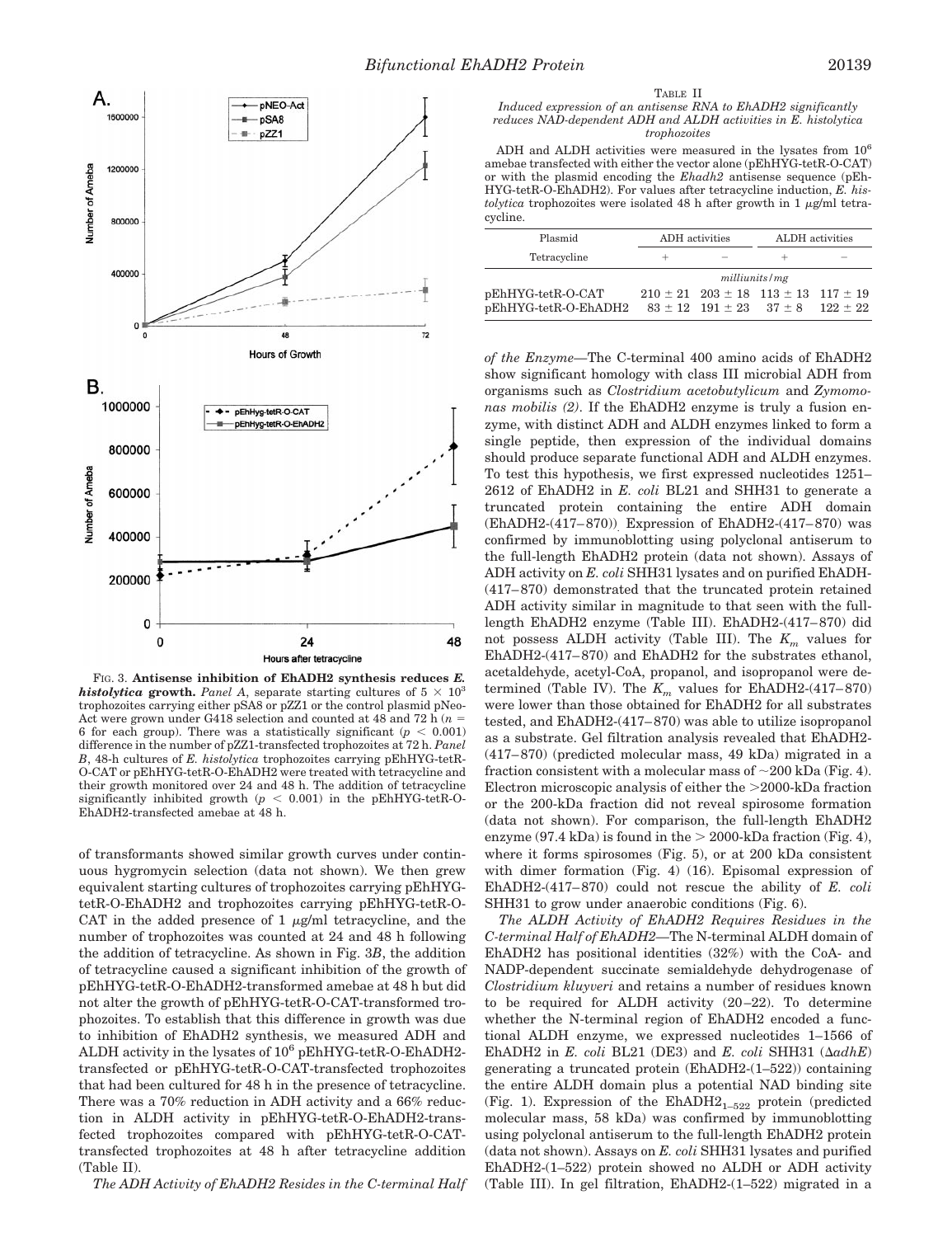## TABLE III

*NAD-dependent ADH and ALDH dehydrogenase activities measured from partially purified bacterial lysates of E. coli SHH31 expressing either wild type recombinant EhADH2 enzyme, one of the indicated EhADH2 mutants, or plasmid without an insert*

ND, no activity  $\left($  <1 milliunit/mg) detected).

| EhADH <sub>2</sub> version               |               | ADH activity ALDH activity |
|------------------------------------------|---------------|----------------------------|
|                                          | milliunits/mg |                            |
| (None) plasmid pET3a                     | ND.           | ND                         |
| EhADH <sub>2</sub> wild type             | $500 \pm 43$  | $220 \pm 32$               |
| EhADH2-(417-870)                         | $808 \pm 313$ | ND                         |
| EhADH2- $(1-532)$                        | ND.           | ND.                        |
| EhADH2- $(1-853)$                        | ND.           | ND.                        |
| (None) pET3a and pET39b                  | ND.           | ND.                        |
| EhADH2(H88R)                             | $423 \pm 110$ | $198 \pm 72$               |
| EhADH2(H730R)                            | ND.           | ND                         |
| EhADH2(H734R)                            | $149 \pm 24$  | ND.                        |
| EhADH2(H744R)                            | ND.           | ND.                        |
| EhADH2(H754R)                            | ND.           | ND.                        |
| EhADH2(H754Q)                            | ND.           | ND.                        |
| EhADH2 and EhADH2(H754R)                 | ND.           | ND.                        |
| $EhADH2$ (after curing $EhADH2(H754R)$ ) | $537 \pm 54$  | $350 \pm 117$              |

TABLE IV

*Km values for different substrates for EhADH2417–870 compared with the wild type EhADH2 enzyme*

 $25 \mu$ g of purified enzyme was used for each assay. ND, no activity detected.

| Reactions                        | $Km$ for EhADH2  | $K_m$ for EhADH2 <sub>417-870</sub> |  |
|----------------------------------|------------------|-------------------------------------|--|
|                                  | $m$ <sub>M</sub> |                                     |  |
| Acetaldehyde + NADH              | 0.21             | 0.083                               |  |
|                                  | 0.32             | 0.028                               |  |
| $Acetyl\text{-}CoA + NADH$       | 0.028            | ND.                                 |  |
|                                  | 0.1              | ND.                                 |  |
| $Ethanol + NAD+$                 | 50               | 0.079                               |  |
|                                  | 0.2              | 0.062                               |  |
| $l$ -Propanol + NAD <sup>+</sup> | 34               | 0.081                               |  |
|                                  | 0.19             | 0.073                               |  |
| $Isopropanol + NAD+$             | ND.              | 0.077                               |  |
|                                  | ND.              | 0.065                               |  |
|                                  |                  |                                     |  |



FIG. 4. **Size analysis of purified fractions of the full-length EhADH2 and the truncated EhADH2-(1–532) (ALDH) and EhADH2-(417–870) (ADH) peptides.** The *ordinate* represents protein concentration in at  $A_{280 \text{ nm}}$ . The EhADH2 enzyme was detected at  $>$ 2000 kDa as well as at 200 kDa. The ADH domain protein migrates at  $\sim$ 200 kDa, whereas the ALDH domain migrates at 66 kDa, consistent with a monomer. The *arrows* show the fraction where the indicated molecular mass standards elute.

fraction consistent with a molecular mass of  $\sim$  66 kDa and was not detected in the  $>$ 2000-kDa fraction or the 200-kDa fraction (Fig. 4), and electron microscope analysis of the  $>2000$ -kDa fraction did not show spirosomes (data not shown). The episomal expression of EhADH2-(1–522) could not rescue the ability of *E. coli* SHH31 ( $\Delta a d h E$ ) to grow under anaerobic conditions (Fig. 6). To determine whether the lack of ALDH activity of



**EhADH2(H754R)** 

Both EhADH2 and **EhADH2(H754R)** 

FIG. 5. **Spirosome formation in partially purified lysates from bacteria expressing either EhADH2 or EhADH2(H754R) or both EhADH2 and EhADH2(H754R).** Electron micrographs show spirosomes (*arrows*) in these fractions. Lysates from bacteria carrying both vectors without inserts did not show spirosome formation (*pET3a/pET29b*).



FIG. 6. Rescue of anaerobic growth of *E. coli* SHH31 ( $\Delta adhE$ ) **by wild type EhADH2 and mutant EhADH2 enzymes.** *E. coli* SHH31  $(\Delta adhE)$  transformed with plasmids encoding full-length EhADH2, EhADH2-(1–532) (*ALDH*), EhADH2-(417–870) (*ADH*), EhADH2-(1–853) (*1–853*), EhADH2(H88R) (*H88R*), EhADH2(H730R) (*H730R*), EhADH2(H734R) (*H734R*), EhADH2(H744R) (*H744R*), EhADH2(H754R) (*H754R*), or EhADH2(H754Q) (*H754Q*) was grown in liquid medium under anaerobic conditions, and  $A_{600 \text{ nm}}$  was measured at 0, 24, 48, and 72 h after inoculation. Only full-length EhADH2 and the EhADH2(H88R) mutant could restore growth under anaerobic conditions.

EhADH2-(1–522) was due to a lack of additional C-terminal residues including the putative iron-binding domain, we generated a deletion mutant lacking only the C-terminal 17 amino acids of EhADH2 (EhADH2-(1–853)) (Fig. 1). This mutant enzyme lacked both ADH and ALDH activity (Table III), and under gel filtration it migrated primarily in the  $>2000$ -kDa fraction (data not shown). However, electron microscopic analysis of that fraction failed to reveal spirosomes (data not shown). Episomal expression of EhADH2-(1–853) could not rescue the ability of *E. coli* SHH31 to grow under anaerobic conditions (Fig. 6).

*Conserved Histidines in the ADH Domain of EhADH2 Are*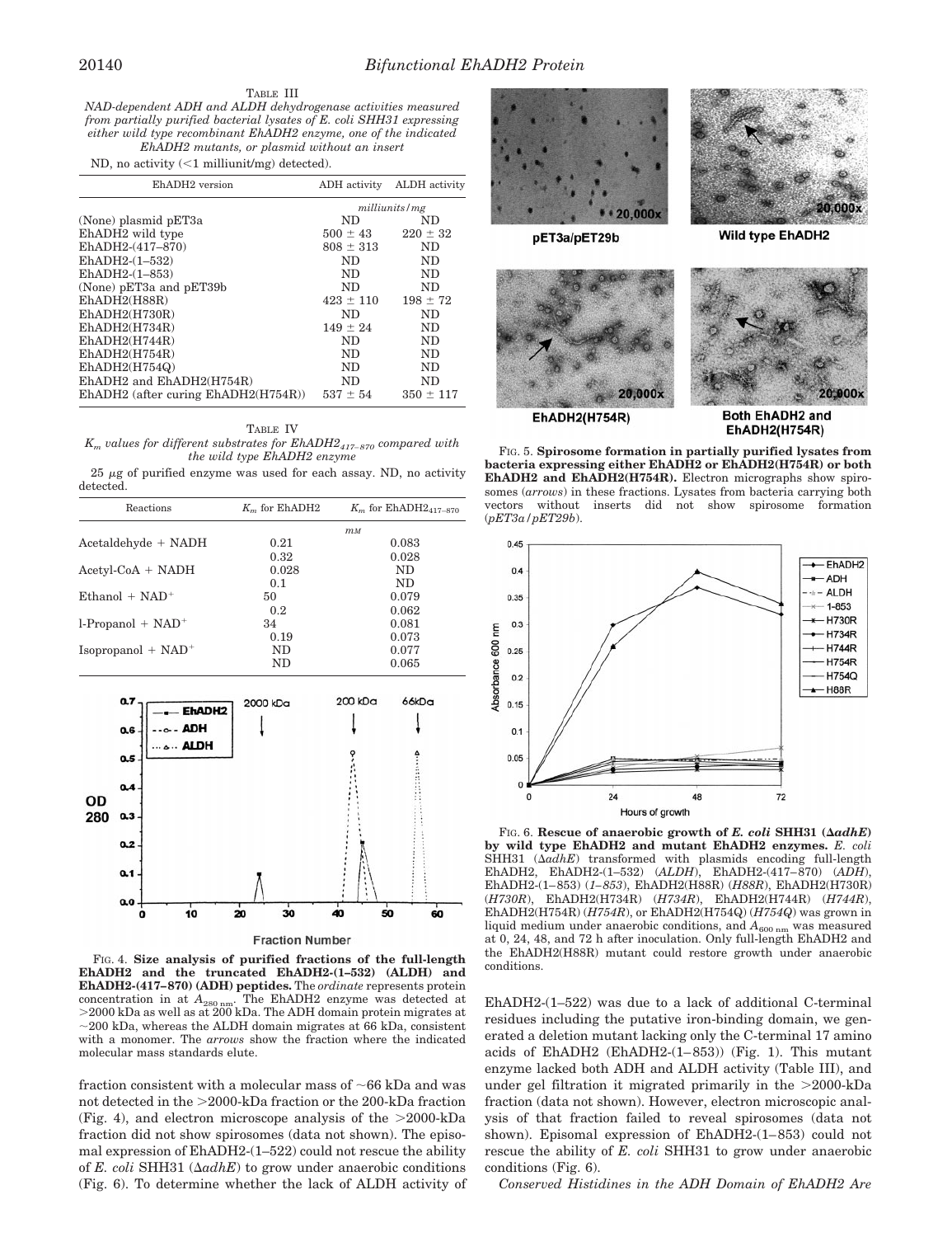*Required for Both ADH and ALDH Activity—*EhADH2 possesses a histidine at position 754 that is similar in location to a histidine implicated in the catalytic mechanism of the *Z. mobilis* ADH(II) enzyme (23). Replacement of His<sup>754</sup> with either Gln or Arg completely eliminated both the ADH and ALDH activity of recombinant EhADH2 (Table III). In gel filtration analysis, EhADH2(H754R) was found in the 200-kDa and  $>$ 2000-kDa fraction, and spirosomes were found in the  $>$ 2000kDa fraction (Fig. 5). Episomal expression of the mutant EhADH2(H754R) enzyme could not restore the ability of *E. coli* SHH31 to grow under anaerobic conditions (Fig. 6). Another set of highly conserved histidine residues, GMDH<sup>730</sup>SMAH<sup>734</sup>KV-GAAFHLPH744G, is found in the putative iron-binding domain of the EhADH2 enzyme. To determine whether these residues are required for EhADH2 activity, we generated mutant EhADH2 enzymes with selected histidines replaced by arginine: EhADH2(H730R), EhADH2(H734R), EhADH2(H744R). In addition, we made EhADH2(H88R) because this histidine is not predicted to be within the active sites of either the ADH or ALDH domains. Lysates from *E. coli* expressing EhADH2- (H730R) and EhADH2(H744R) lacked both ADH and ALDH activity, whereas EhADH2(H734R) possessed reduced ADH activity. EhADH2(H88R) was identical to wild type EhADH2 in both ADH and ALDH activity (Table III). Among the mutant EhADH2 enzymes, only EhADH2(H88R) could rescue the anaerobic growth of  $E.$  coli SHH31  $\Delta$ adhE (Fig. 6).

*Spirosome-forming EhADH2(H754R) Functions as a Dominant Negative Mutant—*It has been proposed that EhADH2 and the *E. coli* adhE enzyme must form dimers or multimers (spirosomes) for activity  $(2, 5, 14)$ ; this suggests that the episomal expression of a nonfunctional EhADH2 enzyme capable of forming spirosomes could serve as a dominant negative mutant by pairing and oligomerizing with the native enzyme. We found that the nonfunctional mutant EhADH2(H754R) mutant was capable of forming spirosomes (Fig. 5) but did not possess EhADH2 activity. We co-transformed *E. coli* SHH31 with EhADH2 on plasmid pET3a/EhADH2 *amp*R and pEhADH2(H754R) *kan*R. *E. coli* expressing both antibiotic resistance plasmids were obtained by selection with kanamycin and ampicillin under aerobic conditions, and spirosome formation was assessed. As shown in Fig. 5, spirosomes could be detected in partially purified lysates obtained from *E. coli* SHH31 transformed with either pEhADH2 or pEhADH2- (H754R) or with both plasmids. No spirosomes were seen in *E. coli* co-transformed with both parent plasmids (pET3a and pET29b). Subsequently, the double transformants were screened for the ability to grow under anaerobic conditions. *E. coli* expressing both EhADH2 and EhADH2(H754R) failed to grow under anaerobic conditions in either liquid (Fig. 7) or solid media (data not shown). Curing of SHH31 doubly transformed with pEhADH2 and pEhADH2(H754R) of the pEhADH2- (H754R) plasmid by removing kanamycin selection restored the ability of *E. coli* SHH31 to grow under anaerobic conditions (Fig. 7).

## DISCUSSION

The glycolytic pathway for the anaerobic protozoan parasite *E. histolytica* was first described by Reeves (1, 24) more than two decades ago. A number of the *E. histolytica* metabolic enzymes appear to be derived from ancestral prokaryotic enzymes and are significantly different from eukaryotic homologues (7). The EhADH2 enzyme (also referred to as EhADHE) is a 97-kDa NAD- and  $\text{Fe}^{2+}$ -dependent bifunctional enzyme with both ADH and ALDH activities (2,5). This enzyme does not have a homologue in man. Its proposed function in *E. histolytica* is to catalyze the final two steps in the amebic glycolytic pathway, which are the conversion of acetyl-CoA to



FIG. 7. **Co-expression of EhADH2(H754R) blocks the ability of wild type EhADH2 to rescue the anaerobic growth of** *E. coli* SHH31 ( $\Delta adhE$ ). Anaerobic growth of SHH31 transformed with plasmids expressing either EhADH2 or EhADH2(H754R) (*H754R*), both EhADH2 and EhADH2(H754R) (*H754R/EhADH2*), or both plasmids without inserts  $(pET3a/pET29b)$  is shown. *E. coli* SHH31  $(\Delta adhE)$ transformed with both EhADH2 and EhADH2(H754R) was subsequently grown without kanamycin selection to cure it of the pEhADH2(H754R) plasmid (*H754R(cured)/EhADH2*). Only *E. coli* SHH31  $(\Delta a d h E)$ , transformed with a plasmid expressing EhADH2, or the doubly transfected *E. coli* SHH31 ( $\Delta adhE$ ), cured of the plasmid expressing EhADH2(H754R), could grow under anaerobic conditions.

acetaldehyde and the reduction of acetaldehyde to ethanol. However, *E. histolytica* possesses other ADH and ALDH enzymes that could potentially serve a similar function. There are two structurally distinct NADP-dependent ADH molecules, EhADH1 and EhADH3 (3, 4). There is also a NADP-dependent ALDH, EhALDH1 (6). Despite the presence of these other enzymes, there is experimental evidence that the EhADH2 enzyme is required for both the conversion of acetyl-CoA to acetaldehyde and acetaldehyde to ethanol in *E. histolytica*. The conversion of acetaldehyde to ethanol is NADH- rather than NADPH-dependent (1). The EhADH1 enzyme, which is NADPdependent, shows a marked preference for branched chain alcohols, whereas EhADH2 prefers ethanol as a substrate (2,3). In addition, the EhALDH1 enzyme does not utilize acetyl Co-A as a substrate, suggesting that EhADH2 may be solely responsible for the conversion of acetyl-CoA to acetaldehyde (6).

To test directly whether EhADH2 is necessary for *E. histolytica* growth and survival, we specifically decreased the expression of EhADH2 through the episomal expression of an antisense RNA to the *EhADH2* gene. Targeted disruption of amebic genes has not yet been achieved; however, episomal expression of antisense RNA has been used specifically to inhibit the expression of *E. histolytica* genes. This approach does not result in complete inhibition of protein expression, but it has reduced the levels of the target protein by 70–90% (17). In our hands, constitutive expression of an antisense RNA to EhADH2 reduced NAD-dependent ADH activity by 60–70%. This was accompanied by a marked decrease in amebic growth and viability, compared with either amebae carrying the vector lacking the antisense insert or amebae expressing an antisense construct to the amebic cysteine proteinase gene. Similar results were seen using an inducible expression system in which *E. histolytica* growth was significantly inhibited with induction of the antisense RNA. These results are very different from the data seen with antisense inhibition of expression of the *E. histolytica* cysteine proteinase 5 gene, the *E. histolytica* amebapore A gene, or the light chain of the galactose binding lectin,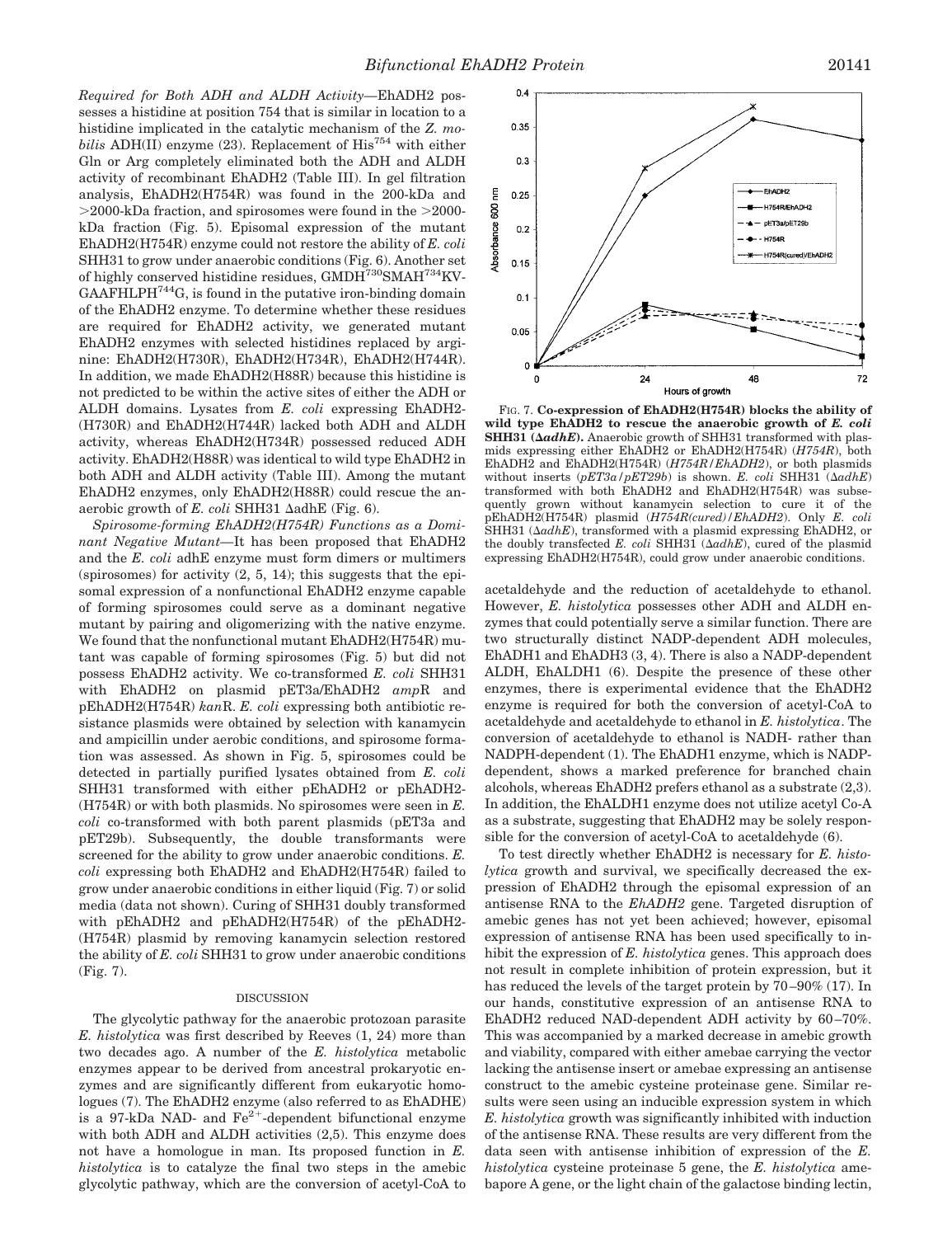where expression of antisense RNA did not significantly inhibit trophozoite growth or survival (17, 25, 26). These data suggest that EhADH2 is responsible for most, if not all, of the NADdependent ADH and ALDH activity in *E. histolytica* and that the expression of EhADH2 is necessary for growth and survival of amebic trophozoites under anaerobic conditions. A potential problem with the use of antisense RNA is whether the inhibition of protein expression is limited to the targeted molecule. We found no changes in the levels of amebic cysteine proteinase activity or expression of the amebic serine-rich protein in amebae carrying the EhADH2 antisense construct but cannot absolutely exclude the possibility that the expression of other proteins could have been affected.

Enzymes homologous to EhADH2 have been found in Grampositive and Gram-negative bacteria and in the intestinal protozoan parasite *G. lamblia* (7, 8–12, 20). Despite the potential clinical importance of this new family of enzymes, little is known about their structure and catalytic mechanisms. Based on homology with separate ADH and ALDH enzymes, members of this family appear to be fusion enzymes, with a discrete C-terminal ADH domain and N-terminal ALDH domain (8). The ADH domain of EhADH2 displays limited homology with members of the small family of class III microbial ADH enzymes, the prototype of which is the  $Fe^{2+}$ -dependent ADH(II) enzyme from the anaerobic bacterium *Z. mobilis* (2, 27, 28). We found that the C-terminal 453 amino acids of EhADH2 contained all of the residues necessary for NAD-dependent ADH activity, consistent with the fusion enzyme hypothesis. These data are similar to those found in studies of the *E. coli* AdhE enzyme, in which ADH activity could be localized to a peptide containing  $\sim 300$  amino acids in the C-terminal region (14). Based on its migration under gel filtration, the mutant EhADH2-(417–870) enzyme appeared to form tetramers rather than the dimers or spirosomes seen with the full-length EhADH2 enzyme. Interestingly, other class III iron-dependent ADH enzymes, including ADHII of *Z. mobilis* and *Bacillus stearothermophilus* RS93, also form homotetramers (27, 29). There were some significant differences in  $K<sub>m</sub>$  values for the mutant EhADH2-(417–870) enzyme compared with the fulllength recombinant EhADH2, and the mutant enzyme, unlike full-length EhADH2 could utilize the branched chain alcohol isopropanol as a substrate. These data indicate that removal of the N-terminal half of the enzyme results in conformational changes that alter the substrate binding pocket in the EhADH2-(417–870) mutant enzyme. However, acetyl Co-A was not a substrate for the ADH domain mutant, consistent with the primary structure of EhADH2 in which residues that could be involved in acetyl Co-A binding are found within the N-terminal half of EhADH2 (2).

Alignment of the N-terminal sequences of members of the ADHE family, including EhADH2, with consensus ALDH sequences shows the conservation of a number of key residues in the catalytic site<sup>2</sup>  $(2, 22)$ . These include a potential catalytic cysteine at Cys252, a conserved glutamate involved in proton binding at position 350, and a conserved asparagine at position 121 that may be involved in hydrogen bonding to the nicotinamide ring of NAD (21, 22). The EhADH2 enzyme also possesses a classic G*X*G*XX*G NAD binding fingerprint, but it is located at the junction of the putative ALDH and ADH domains (2, 30). A second motif that resembles an NAD-binding domain (GVGAG) is present in the ALDH region, and these residues could play a role in binding the adenine residue of CoA. Thus, the ALDH domain of *E. histolytica* EhADH2 appears to contain the key catalytic residues necessary for ALDH activity and,

possibly, appropriate motifs for NADH and acetyl-CoA binding. Despite these homologies, we found that a truncated protein containing the N-terminal 522 amino acids of EhADH2 did not possess either ADH or ALDH activity. One possible explanation for our findings is that the lack of the iron-binding domain within the EhADH2-(1–522) mutant renders it inactive. However, we also found that the deletion of only 17 amino acids in the C terminus of the EhADH2 (which left the putative ironbinding domain intact) abrogated both ADH and ALDH activity. This mutant enzyme failed to form dimers or spirosomes, suggesting that residues in the C terminus may be necessary for EhADH2 dimer and spirosome formation and thus indirectly for both ADH and ALDH activity.

By comparing the primary structure of the C-terminal domain of EhADH2 with the ADHII of *Z. mobilis*, we were able to identify EhADH2 residues that could play a role in the ADH activity of the enzyme. The ADH domain of members of the ADHE family and the *Z. mobilis* ADH(II) enzyme contains the sequence G*XX*H*XX*AH*XX*G*XXXXX*PHG, which is the consensus sequence proposed by Bairoch (31) for an iron binding domain (28). It has been suggested that the imidazole rings of the histidines coordinate the  $Fe^{2+}$  ion (31). Direct evidence for the role of iron in enzymatic activity comes from Kessler *et al.* (14), who showed that the ADH, ALDH, and pyruvate formatelyase activities of the *E. coli* adhE enzyme were stimulated by iron. However, in a recent study of the *Giardia* EhADH2 homologue, Sanchez (9) reported that its ADH and ALDH activities were not dependent on iron or other metal ions for activity. We were able to demonstrate that the three conserved histidines located in the putative iron-binding domain of the EhADH2 enzyme are required for both its ADH and ALDH activity. This is consistent with the finding that both the ADH and ALDH activity of the EhADH2 enzyme require the presence of iron (2).

A histidine residue serves as a proton donor at the active site of zinc-dependent ADH molecules. Studies of the iron-dependent enzyme ADH(II) of *Z. mobilis* have shown that the histidine in position  $277$  (YNLPH<sup>277</sup>GV), which is 10 amino acids removed from the terminal histidine within the putative ironbinding domain, appears to serve a similar function in *Z. mobilis* ADH(II) (23). The EhADH2 enzyme has a histidine at position 754 that is within the peptide VLLPH $^{754}$ VI; this histidine is also 10 residues removed from the terminal histidine within the putative iron-binding domain (2). We found that the conservative replacement in EhADH2 of histidine 754 eliminates EhADH2 enzymatic activity. These data suggest that the catalytic mechanism of the ADH domain of EhADH2 may be similar to other members of the class III microbial enzymes. Although the inactivation of the ADH activity of EhADH2 by replacement of His<sup>754</sup> was not unexpected, the finding that the site-directed mutagenesis of a single histidine in the putative active site of the ADH domain also completely eliminates ALDH enzymatic activity is surprising. Thus, our current findings suggest that the ALDH activity of EhADH2 is dependent on both a structurally intact C terminus and a functional ADH domain. Further studies will be necessary to determine whether this is because the ALDH activity of EhADH2 requires residues in the C terminus for substrate binding, catalysis, co-factor binding, or to maintain its appropriate conformation.

Studies of EhADH2 and the *E. coli* AdhE enzyme indicate that the minimal functional unit of the enzyme is a dimer and that both enzymes are capable of assembling dimers into helical structures called spirosomes, containing 20 or more dimers (2, 5, 8, 14). As noted above, we found that the recombinant EhADH2 molecule could form spirosomes, as did the mutant <sup>2</sup> J. Hempel (University of Pittsburgh), personal communication. EhADH2(H754R), which lacks both ADH and ALDH activity.